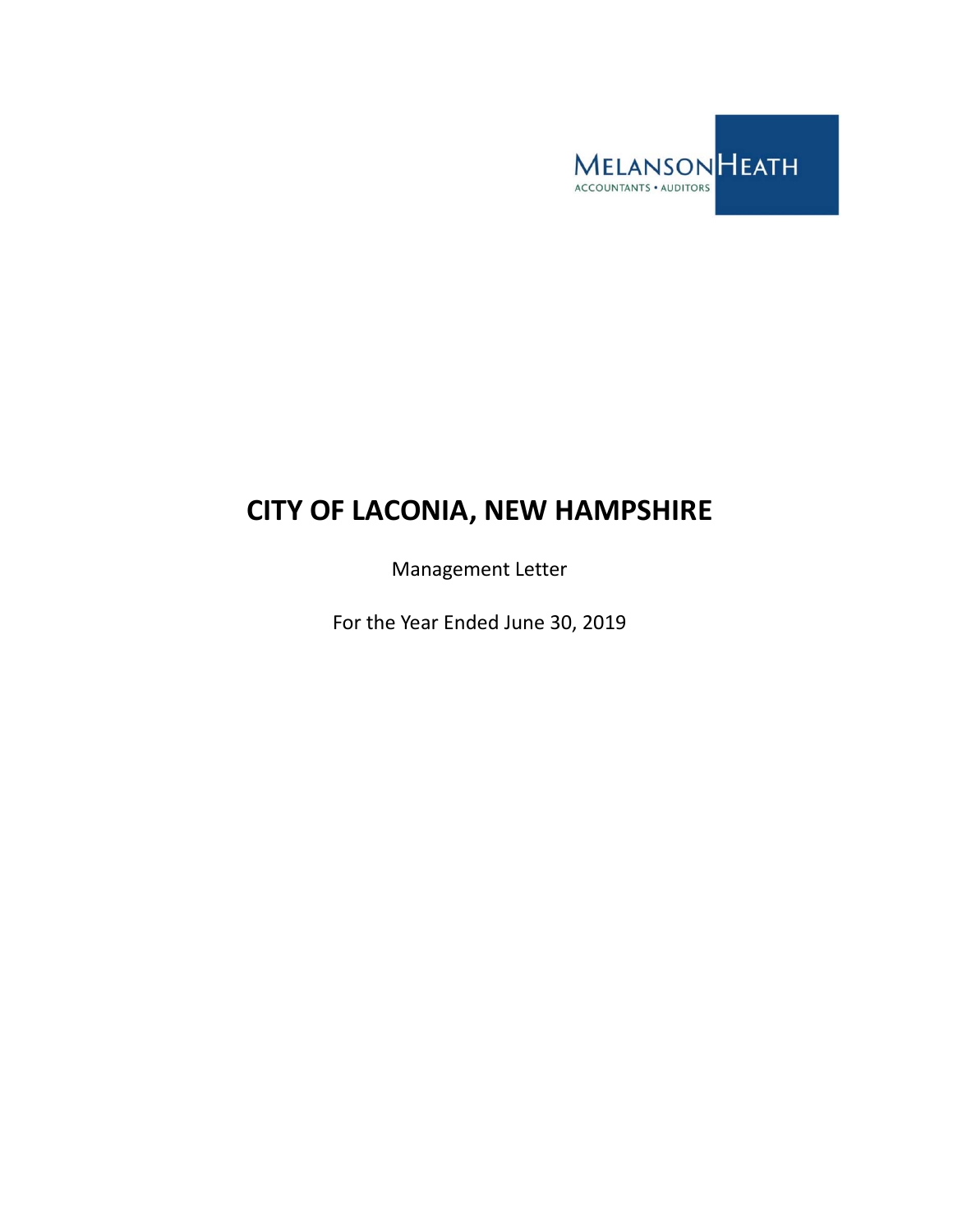# **TABLE OF CONTENTS**

|                        |                                                             | Page |
|------------------------|-------------------------------------------------------------|------|
|                        | <b>INTRODUCTORY LETTER</b>                                  | 1    |
| <b>OPENING COMMENT</b> |                                                             |      |
|                        | <b>CURRENT YEAR RECOMMENDATIONS:</b>                        |      |
| $\mathbf{1}$ .         | Re-Establish Controls of Journal Entries and General Ledger | 3    |
| 2.                     | <b>Improve Trust Fund Accounting</b>                        | 4    |
| 3.                     | Improve Controls Over Payroll                               | 4    |
| 4.                     | Address the Deficit in the Internal Service Fund            | 5    |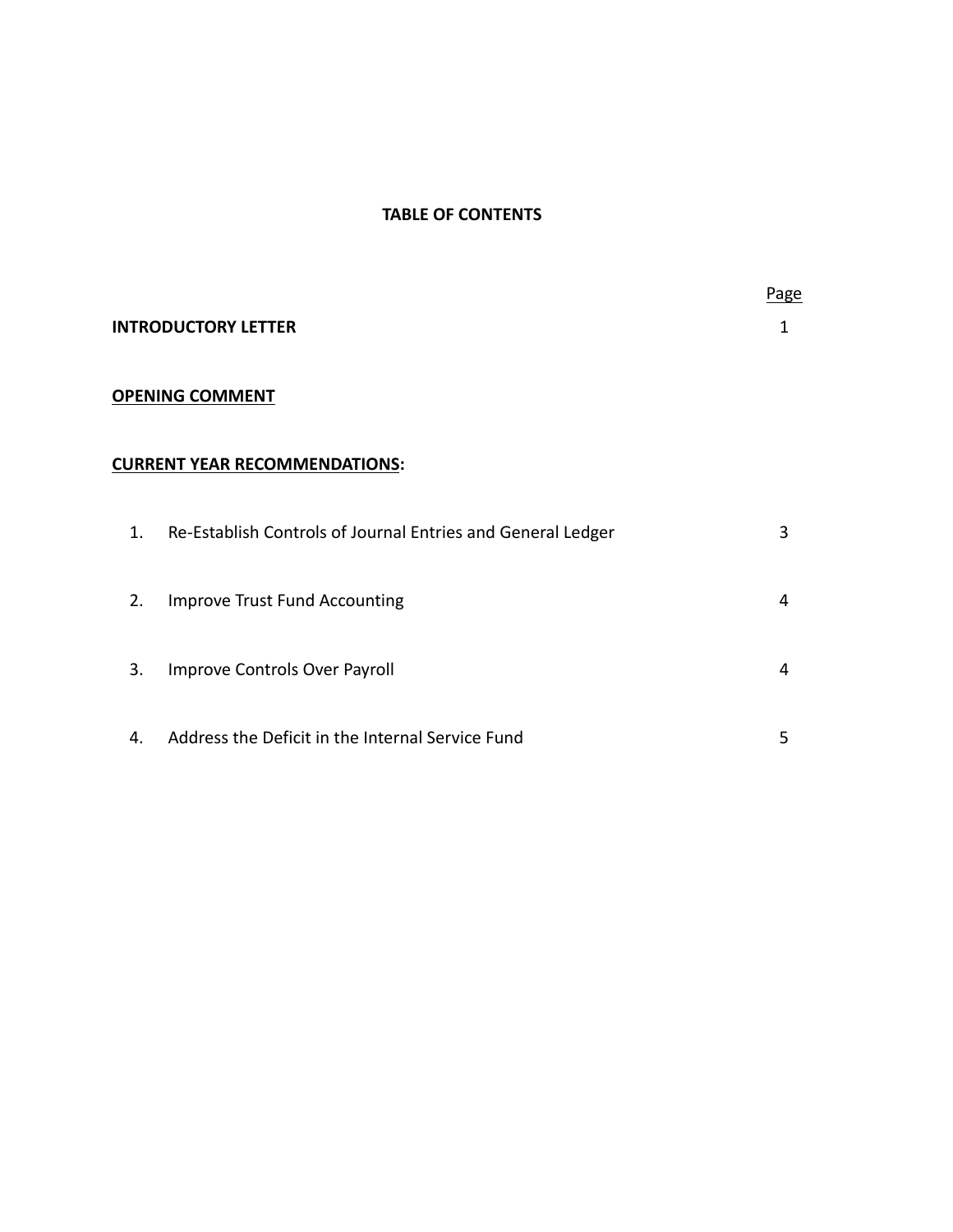

121 River Front Drive Manchester, NH 03102 (603)669-6130 melansonheath.com

Additional Offices:

Nashua, NH Andover, MA Greenfield, MA Ellsworth, ME

To the Mayor and City Council City of Laconia, New Hampshire

In planning and performing our audit of the financial statements of the City of Laconia, New Hampshire as of and for the year ended June 30, 2019, in accordance with auditing standards generally accepted in the United States of America, we considered the City's internal accounting control over financial reporting (internal control) as a basis for designing our auditing procedures for the purpose of expressing our opinion on the financial statements, but not for the purpose of expressing an opinion on the effectiveness of the City's internal control. Accordingly, we do not express an opinion on the effectiveness of the City's internal control over financial reporting.

A deficiency in internal control exists when the design or operation of a control does not allow management or employees, in the normal course of performing their assigned functions, to prevent, or detect and correct misstatements on a timely basis. A material weakness is a deficiency, or a combination of deficiencies, in internal control, such that there is a reasonable possibility that a material misstatement of the entity's financial statements will not be prevented, or detected and corrected on a timely basis.

Our consideration of internal control was for the limited purpose described in the first paragraph and was not designed to identify all deficiencies in internal control that might be material weaknesses. Given these limitations, during our audit we did not identify any deficiencies in internal control that we consider to be material weaknesses. However, material weaknesses may exist that have not been identified.

During our audit, we became aware of other matters that we believe represent opportunities for strengthening internal controls and operating efficiency. The recommendations that accompany this letter summarize our comments and suggestions concerning those matters.

The City's written responses to our comments and suggestions have not been subjected to the auditing procedures applied in the audit of the financial statements and, accordingly, we express no opinion on them.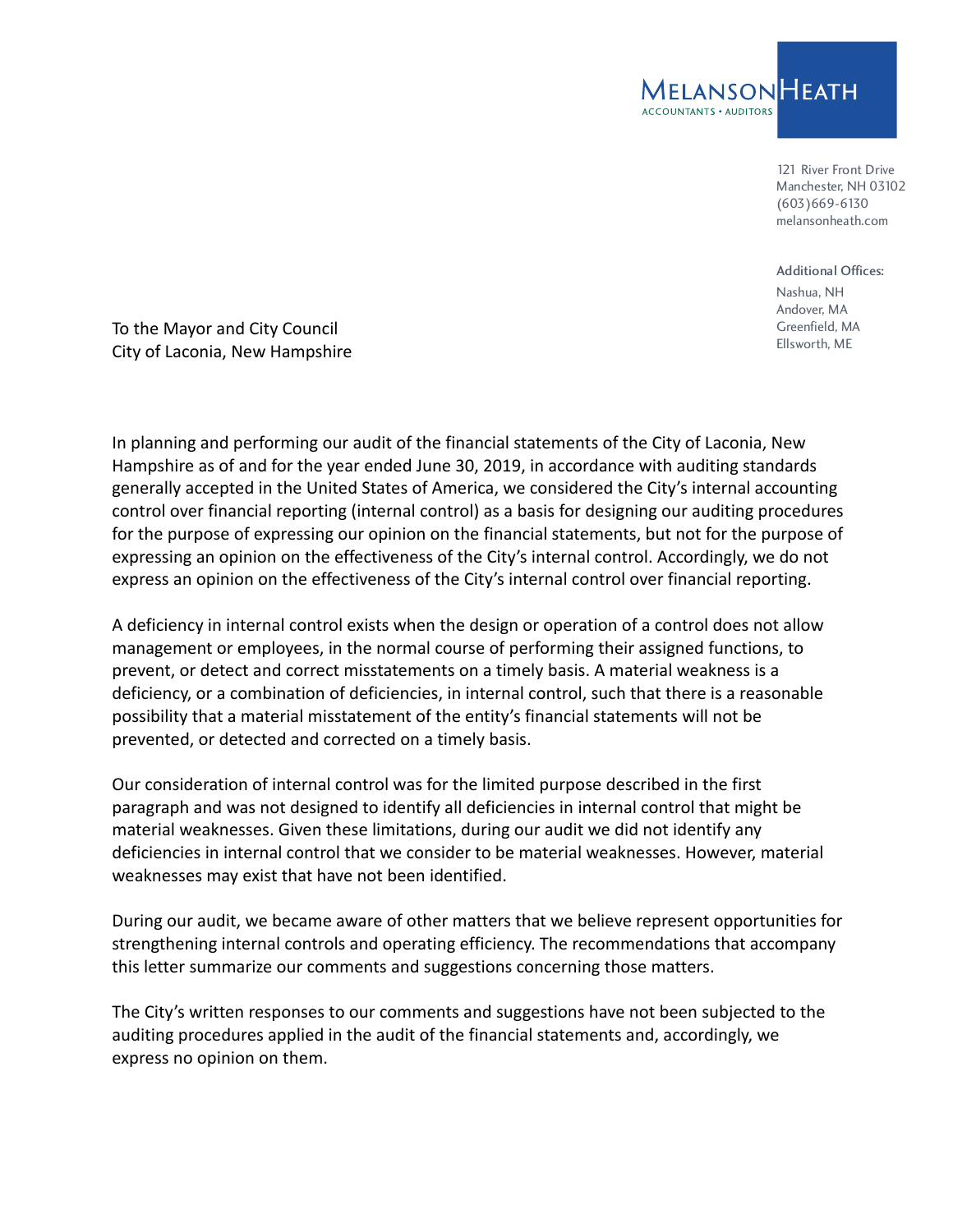This communication is intended solely for the information and use of management, the Mayor and City Council, and others within the City, and is not intended to be and should not be used by anyone other than these specified parties.

After you have had an opportunity to consider our comments and recommendations, we would be pleased to discuss them with you.

Melanson Heath

January 21, 2020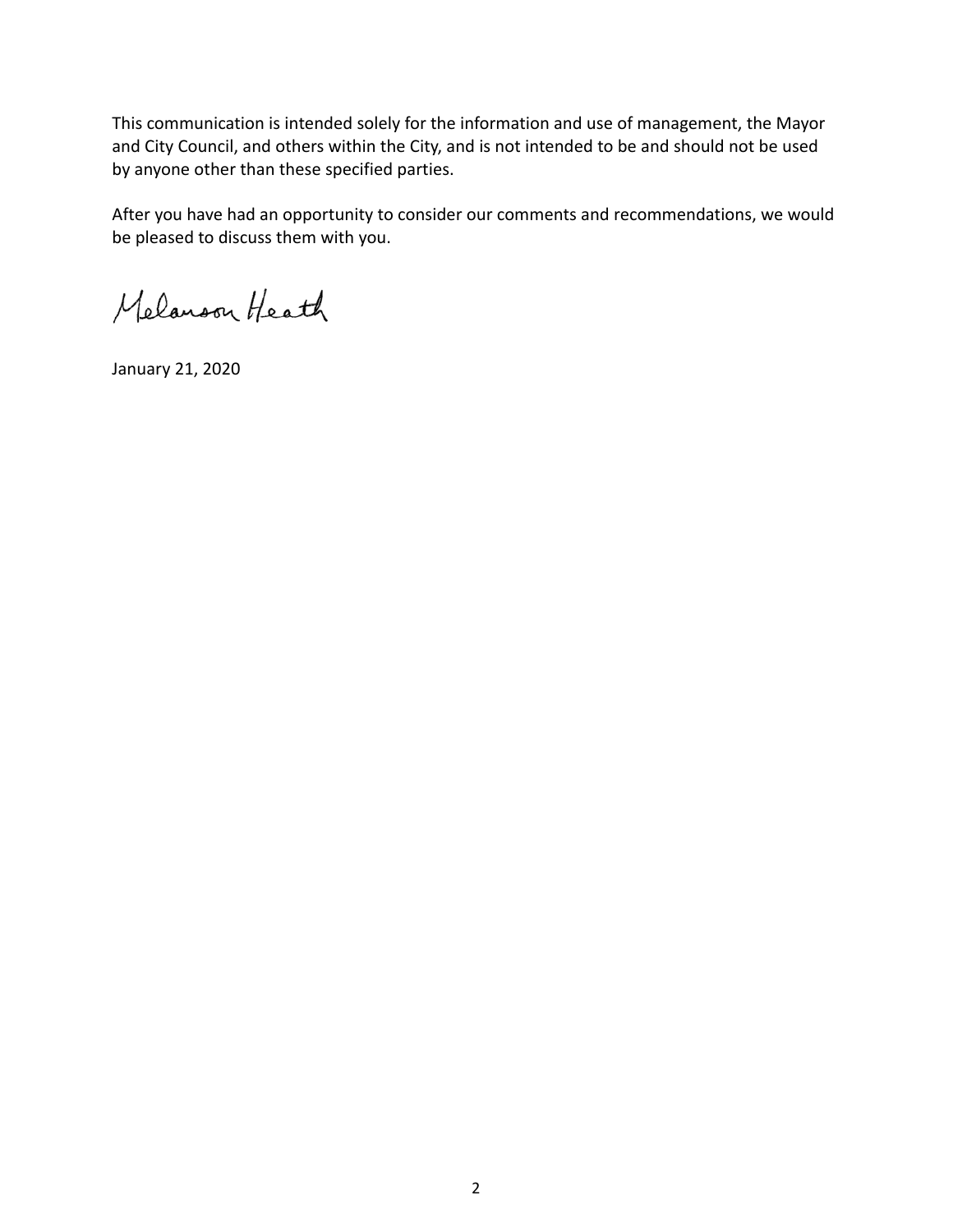#### **OPENING COMMENT**

Fiscal year 2019 was a year of transition for the City's Finance Department with three different individuals operated as Finance Director during the fiscal period, resulting in numerous adjustments being made in late December, nearly six months after year‐end. In our opinion, some of the following comments are in part a result of the situation noted.

# **CURRENT YEAR RECOMMENDATIONS:**

# **1. Re‐establish Controls of Journal Entries and the General Ledger**

Our audit disclosed multiple instances whereby adjustments to general ledger accounts were prepared by and reviewed by the same individual. Sound internal controls require that journal entries should be reviewed by another individual with knowledge of the transaction in order to assure an appropriate segregation of duties and oversight. Additionally, our audit disclosed that adjustments were needed with respect to the following audit areas:

- The accounting of the City's compensated absences (earned but unused time) did not include a summary or a statement of hourly wages and resulted in the City recording an estimate of this liability.
- Capital assets were understated, and the depreciation of assets required journal entries to correct account balances.
- General ledger cash balances were changed after the original reconciliation were performed, however, the original reconciliation were not updated.

We recommend that the City re-establish controls over journal entries and the various accounts noted above to ensure that future closings and reporting are complete and accurate.

#### City's Response:

The City acknowledges instances whereby adjustments to general ledger accounts were prepared and reviewed by the same individual but notes that this is not standard practice. Almost every instance of this practice occurred in the first few chaotic months following the passing of the City's Finance Director. Since this time, procedures have stabilized and the practice no longer occurs. The City will more closely monitor the processing of adjustments to ensure that all transactions are properly recorded and updated.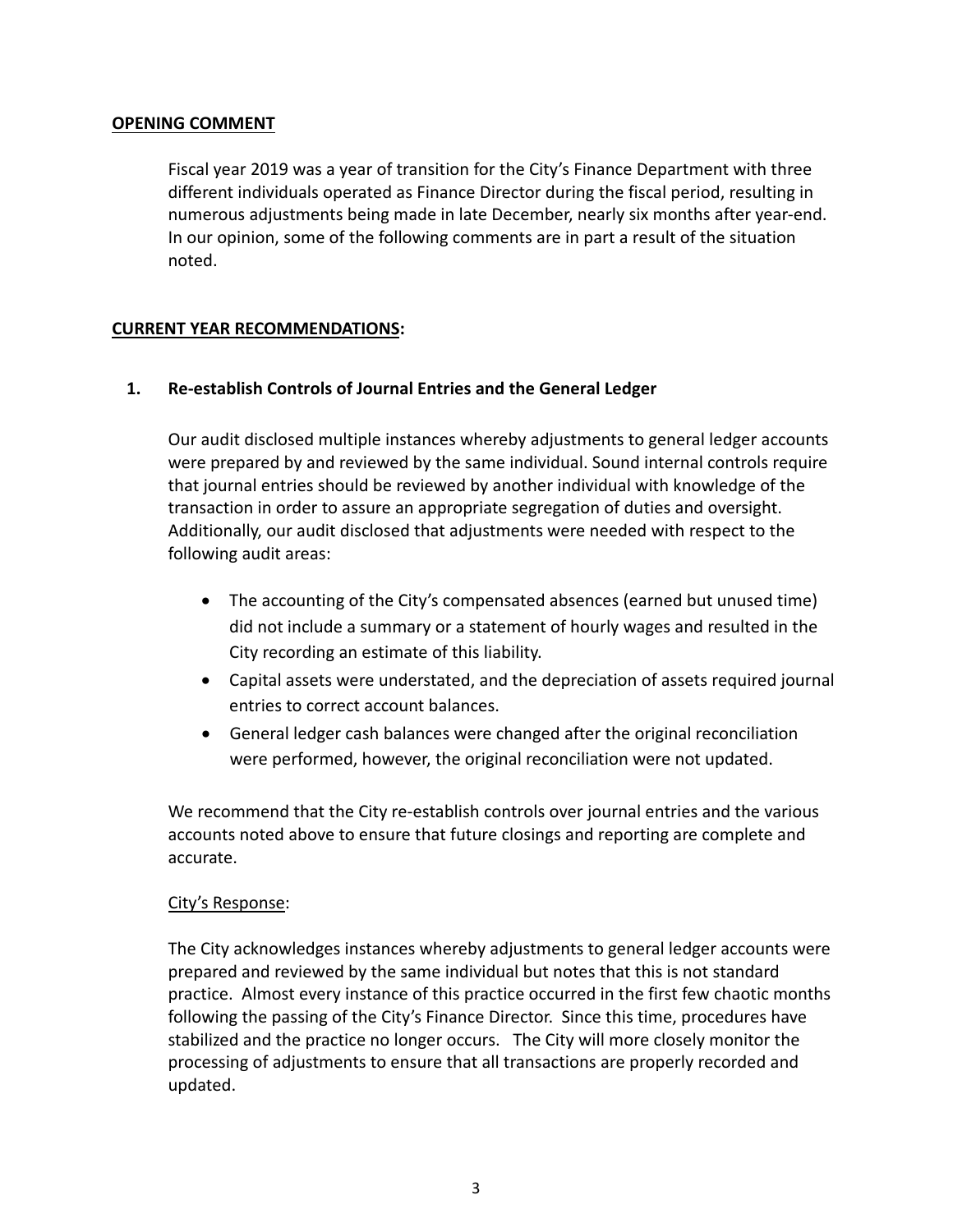# **2. Improve Trust Fund Accounting**

Our audit disclosed the following with respect to the City's various trust and agency funds:

- The City's annual MS9 form was not complete and accurate when compared with bank records.
- General Ledger Trust funds (numbers 48, 82 and 83) were incomplete and required adjustments.
- Student Activity Funds (number 68) were incomplete and essentially unchanged from the prior year.

We recommend that the City re-establish controls over the various trust and agency funds noted above to ensure that future closings and reporting are complete and accurate.

# City's Response:

The City acknowledges an issue with the accounting of various Trust accounts dating back to 2015 and will continue to review and improve the reporting of transfers.

# **3. Improve Controls Over Payroll**

Our sample testing of City payroll disclosed the following:

- The wage scale used for seasonal or temporary employees should be approved by the City Manager or City Council.
- Employee Action Forms for Library employees did not contain all information needed to readily re‐calculate payroll.
- One school employee was overpaid by two hours.
- Another school employee was paid at the prior fiscal year rate.

We recommend that the City review all wage scales used to ensure that they are current, accurate, and properly approved by management.

# City's Response:

The City will review all wage scales to ensure that they are current, accurate, properly approved and implemented.